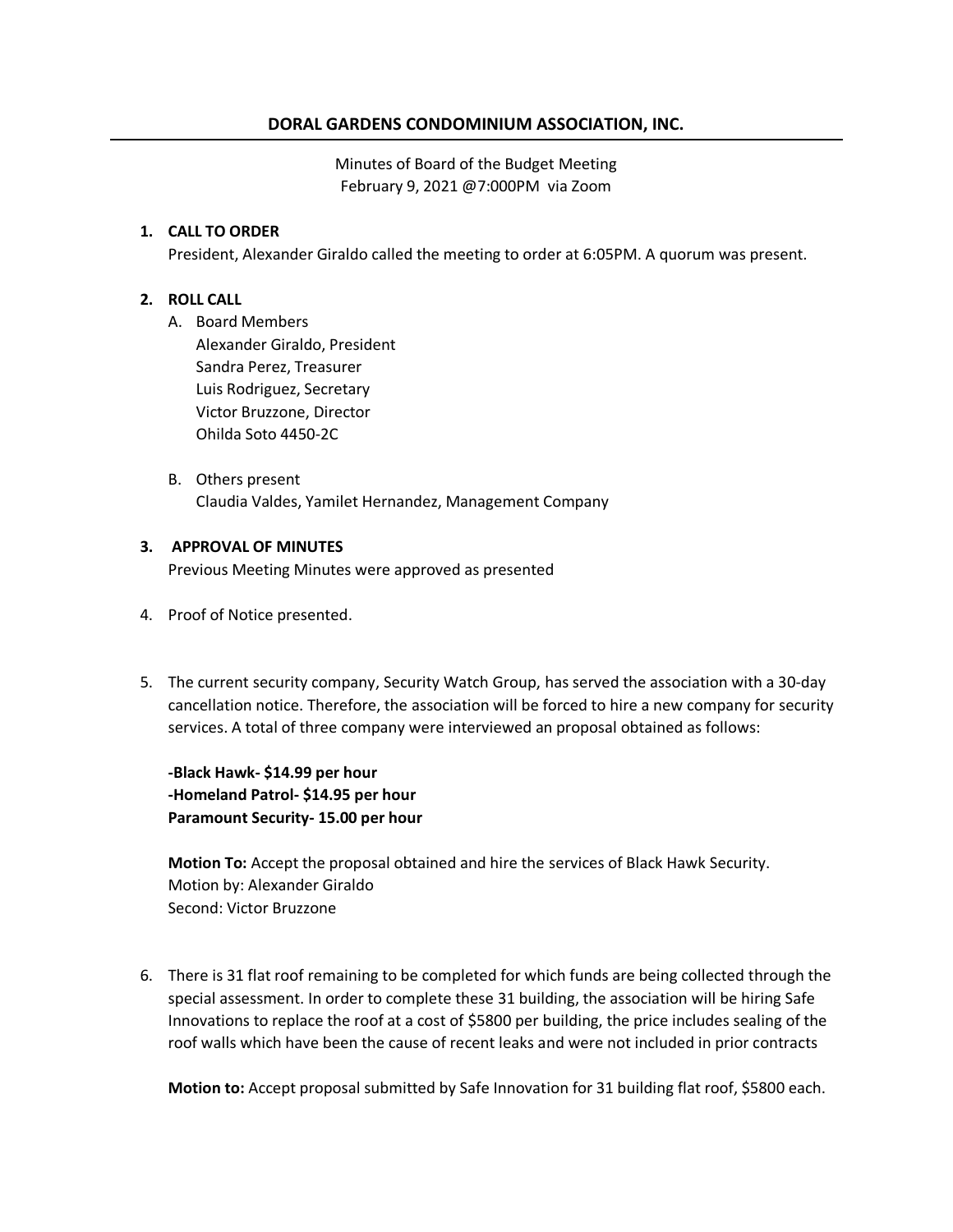Motion by: Alexander Giraldo Second: Luis Rodriguez

### **7. Open Forum**

The floor was open for questions/discussions. The board and management gave the opportunity to all members present to ask questions and they were addressed one by one. In addition, updates on ongoing projects such as the FPL light poles were given. The association is currently pending the approval of the easement in order to commence this project.

## **8. NEXT MEETING DATE**

Unknown

9. **Adjournment-** Meeting adjourned at 7:11PM.